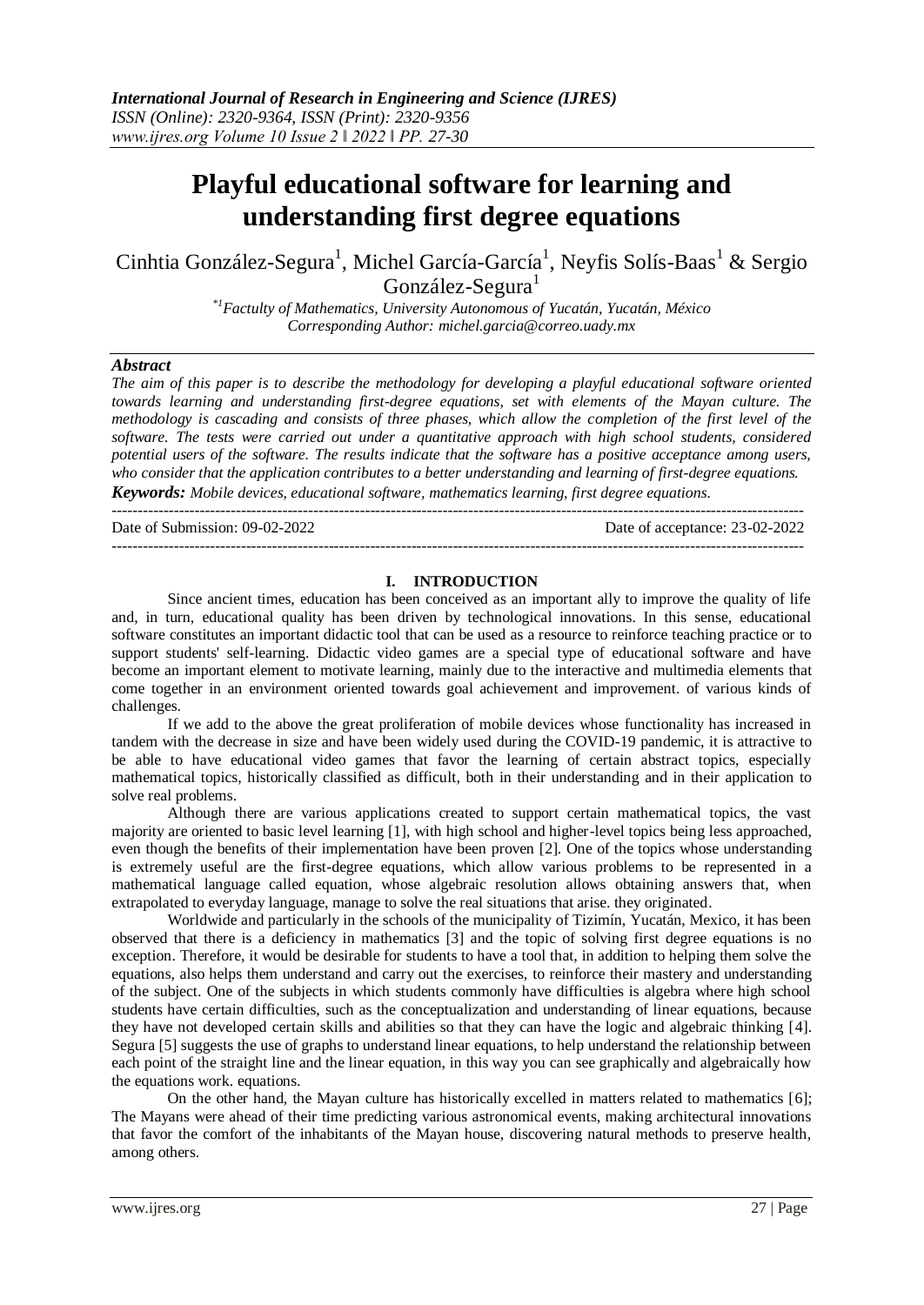Considering the above, in this work it is proposed to develop a mobile application that promotes the Mayan culture and addresses the issue of first-degree equations. The application will revolve around the development of an educational video game with a Mayan setting, that is, it will incorporate elements such as objects, characters, legends, and sounds belonging to the Mayan culture. Thus, we will work with the inclusion of five important elements that are: video games, education, mathematics, mobile devices, and the Mayan culture, aimed at learning first-degree equations.

# **1.1.1 Methodological Section**

The type of research presented is applied, aimed at contributing to the resolution of problems related to learning and understanding of first-degree equations. The approach is descriptive, approaching the development phases of the mobile application, playful and with a setting based on elements of the Mayan culture to solve and visualize first degree equations.

The developed software is based on the so-called waterfall software development methodology, which consists of several development phases. The Appinventor 2 environment has a graphical programming interface that works based on the concept of block assembly, allowing you to design and program the desired functionalities. The programming language used in App Inventor [7] is clearly inspired by and takes many graphical elements from Scratch 3 [8], which has been developed by MIT itself for more than eight years.

In the first phase of analysis, it was decided to use the AppInventor 2 interface [7], which allows developing software for mobile devices from an online graphical interface. App Inventor was developed by Google, but in August 2011 it was released as Free Software under the Apache 2.0 license and its development was transferred to the Massachusetts Institute of Technology (MIT). Figure 1 show App inventor development environment.



**Figure 2: App inventor development environment.**

The second phase of the methodology consists of the design of the software, from which a prototype of the application is generated. The images that are included are in vector and bitmap format since editing will allow the generation of animations in either of the two formats. Subsequently, the implementation of the video game is carried out in the development phase, which is implemented from the design document and the prototypes designed considering everything related to the requirements phase and the documentation collected and finally the development phase is carried out. maintenance. The game is related to the equations of the first degree, in AppInventor. The application tests are performed from an Android emulator installed on the computer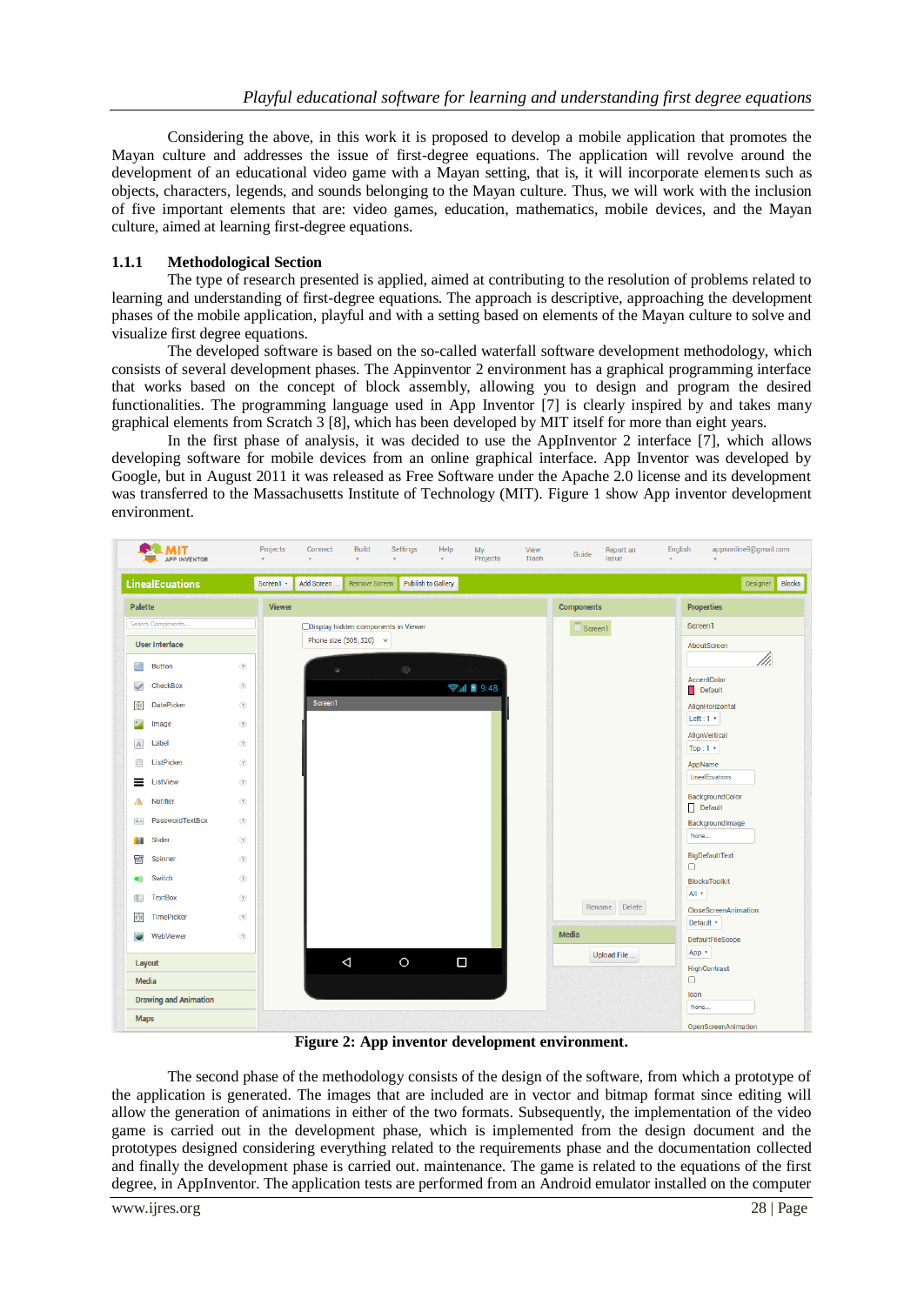as well as a mobile phone and tablet with Android operating system, directly installing the MIT ai2 COMPANION application.

# **1.1.2 Development Interface**

The application was developed with the tools available in AppInventor, creating a main menu with several levels, whose complexity increases as the game progresses. In order to test the application, the MIT ai2 COMPANION application was installed on an Android emulator and on a mobile phone, although it was also possible to perform the tests more quickly using an emulator that can be found on the same AppInventor software download page [7].

The video game has a graphic interface set with the pyramid of Chichen Itza and the column of a thousand warriors. When you start, the name of the application is shown and some images designed for the Mayan setting, with Mayan symbols and numerology. Items related to the Mayan ball game are also included. After the start screen, the continue button leads to another window that contains the same setting, but with the options: instructions, game, and exit, in instructions a brief explanation of the game is given, in the game option 3 levels are shown with which the game has. Figure 2 shows the main interface of the application.



**Figure 2: Main App interface.**

# **1.2 Testing and analysis of the application**

 The application has been developed to the end of the first level, from which the evaluation was carried out through a usability and usefulness survey in which the opinion of potential users was also obtained, in order to have an idea of the tastes of the people who It is aimed. The sample consisted of 10 students from a high school located in the interior of the state of Yucatan, the ages of the participants range between 11 and 15 years. The instrument consisted of 9 items, oriented to structure, navigability, interactivity, accessibility, consistency, appearance, content organization, reliability, and content understanding. The structure of the application refers to the structural organization of the elements of the application, in terms of the operation of the application the elements were included: navigability, interactivity, accessibility and the consistency of the operation, which refers to the fact that the buttons that make up the game follow the same pattern, the appearance refers to the presentation of the content, the reliability of the content refers to the fact that the information presented does not contain errors and finally the comprehension of the content that is presented if it is easy to understand and memorize . Each item was scored by the students considering the options totally agree, agree, neutral, disagree and totally disagree with the application.